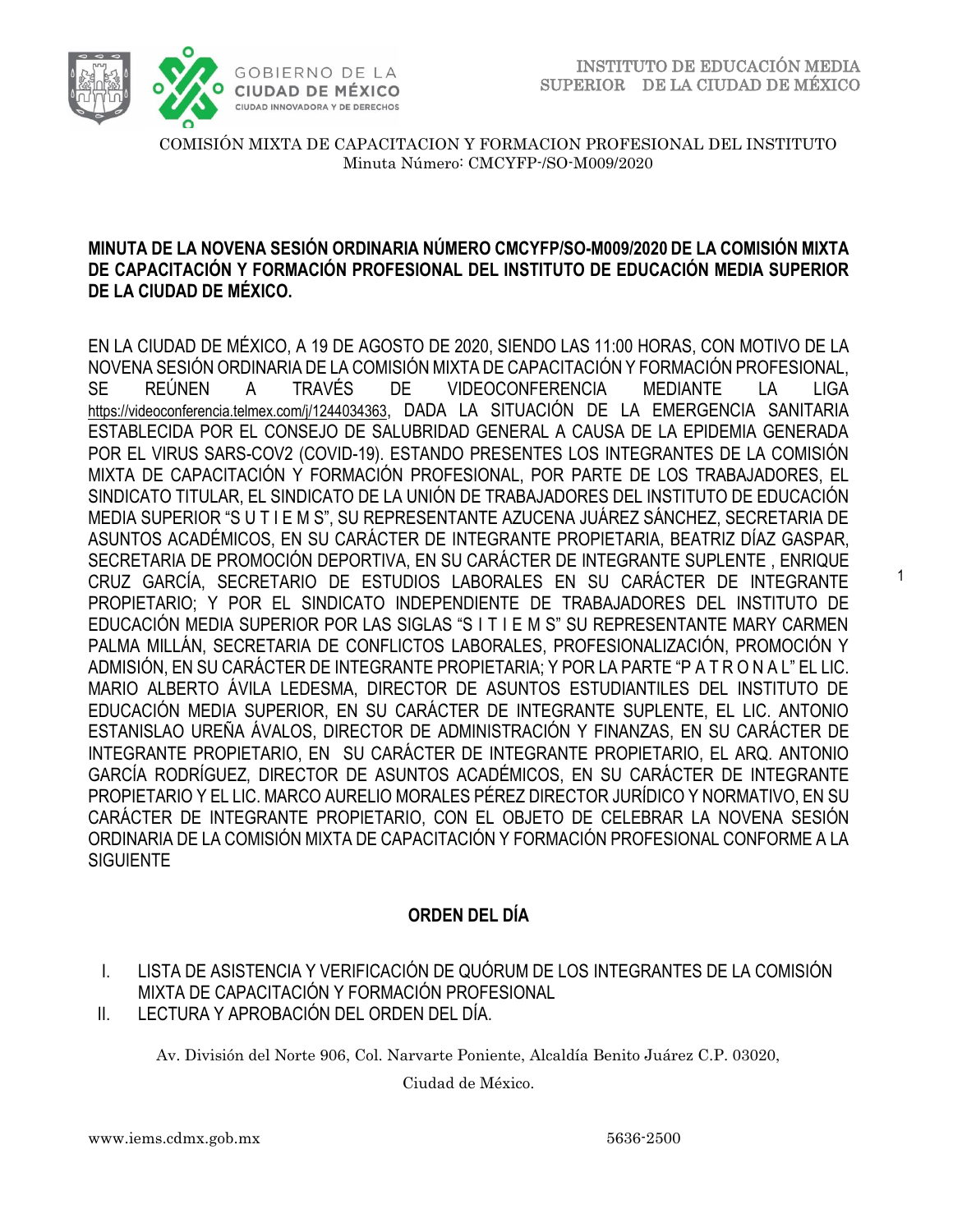

COMISIÓN MIXTA DE CAPACITACION Y FORMACION PROFESIONAL DEL INSTITUTO Minuta Número: CMCYFP-/SO-M009/2020

- III. LECTURA Y APROBACIÓN DEL DICTAME **DIC-IEMS-CMCYFP-009-2020.**
- IV. SE PROPONE FECHA PARA LA CELEBRACIÓN DE LA DECIMA SESIÓN ORDINARIA DE LA COMISIÓN MIXTA DE CAPACITACIÓN Y FORMACIÓN.

# **M I N U T A**

**PRIMERO. -** DE ACUERDO CON LA LISTA DE ASISTENCIA DE LOS INTEGRANTES DE LA COMISIÓN, EXISTE QUÓRUM LEGAL VÁLIDO PARA LLEVAR A CABO LA NOVENA SESIÓN ORDINARIA DE LA COMISIÓN MIXTA DE CAPACITACIÓN Y FORMACIÓN PROFESIONAL.

**SEGUNDO. -** PREVIA LECTURA SE APRUEBA EL ORDEN DEL DÍA PROPUESTO POR LOS INTEGRANTES.

**TERCERO. -** LOS INTEGRANTES DE LA COMISIÓN MIXTA DE CAPACITACIÓN Y FORMACIÓN PROFESIONAL APRUEBAN EN TODAS Y CADA UNA DE SUS PARTES EL DICTAMEN **DIC-IEMS-CMCYFP-009-2020** PARA TODOS LOS EFECTOS ADMINISTRATIVOS CORRESPONDIENTES.

**CUARTO. –** SE ACUERDA FECHA PARA LA CELEBRACIÓN DE LA SEGUNDA SESIÓN EXTRAORDINARIA DE LA COMISIÓN MIXTA DE CAPACITACIÓN Y FORMACIÓN PROFESIONAL EL **24 DE AGOSTO DE 2020, A LAS 11:00 HRS**. SE ENVIARÁ MEDIANTE CORREO ELECTRÓNICO LA LIGA DE LA VIDEOCONFERENCIA A LOS INTEGRANTES, PREVIO A LA SESIÓN RESPECTIVA

**QUINTO**. - LOS ACUERDOS TOMADOS EN LA PRESENTE SESIÓN, SON VÁLIDOS Y SURTIRÁN SUS EFECTOS LEGALES Y JURÍDICOS EN TÉRMINOS DE LO DISPUESTO POR EL NUMERAL TERCERO. PÁRRAFO SÉPTIMO Y OCTAVO DEL "ACUERDO POR EL QUE SE AUTORIZA EL USO DE MEDIOS REMOTOS TECNOLÓGICOS DE COMUNICACIÓN COMO MEDIOS OFICIALES PARA CONTINUAR CON LAS SESIONES DE LOS ÓRGANOS COLEGIADOS EN LA DEPENDENCIA, ÓRGANOS DESCONCENTRADOS, ENTIDADES DE LA ADMINISTRACIÓN PÚBLICA Y ALCALDÍAS DE LA CIUDAD DE MÉXICO, CON MOTIVO DE LA EMERGENCIA SANITARIA POR CAUSAS DE FUERZA MAYOR DEL CONSEJO DE SALUD DE MÉXICO", PUBLICADO EN LA GACETA OFICIAL DE LA CIUDAD DE MÉXICO EL 06 DE ABRIL DE 2020.

**SEXTO.** – AGOTADOS EN SU TOTALIDAD LOS ASUNTOS DEL ORDEN DEL DÍA, LOS INTEGRANTES DE LA COMISIÓN EXPRESARON SU CONSENTIMIENTO SIN MEDIAR ALGÚN VICIO DE LA VOLUNTAD, RESPECTO DE LA MINUTA EMITIDA. LA QUE SURTIRÁ EFECTOS LEGALES A PARTIR DE SU PUBLICACIÓN EN LA PÁGINA OFICIAL DEL INSTITUTO DE CONFORMIDAD CON EL NUMERAL OCTAVO

Av. División del Norte 906, Col. Narvarte Poniente, Alcaldía Benito Juárez C.P. 03020,

Ciudad de México.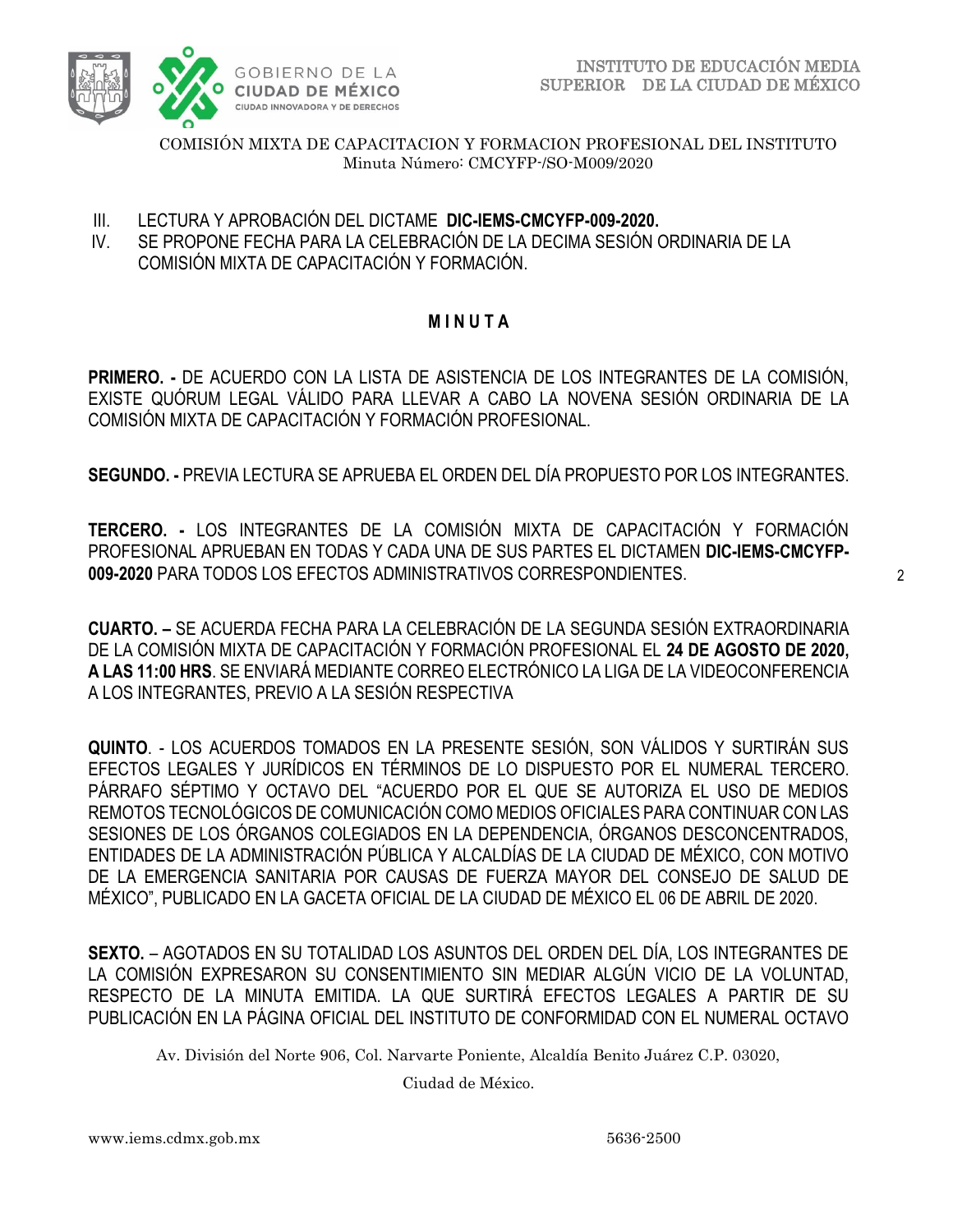

COMISIÓN MIXTA DE CAPACITACION Y FORMACION PROFESIONAL DEL INSTITUTO Minuta Número: CMCYFP-/SO-M009/2020

## DE LA PRESENTE MINUTA, Y LAS FIRMAS AUTÓGRAFAS DE LOS QUE EN EL INTERVINIERON SE ASENTARAN UNA VEZ TERMINADA LA EMERGENCIA SANITARIA.

**ESTE DOCUMENTO SE FIRMA SIENDO LAS 12:25 HORAS DEL 19 DE AGOSTO DE 2020----------------------- -----------------------------------------------------------------------------------------------------------------------------------------------------**

**FIRMAN LAS PARTES**

## **POR PARTE DE LOS TRABAJADORES DEL IEMS**

**AZUCENA JUÁREZ SÁNCHEZ**

INTEGRANTE PROPIETARIA SECRETARIA DE ASUNTOS ACADÉMICOS DEL SINDICATO DE LA UNIÓN DE TRABAJADORES DEL INSTITUTO DE EDUCACIÓN MEDIA SUPERIOR (SUTIEMS)

#### **MARY CARMEN PALMA MILLÁN**

INTEGRANTE PROPIETARIA SECRETARIA DE CONFLICTOS LABORALES, PROFESIONALIZACIÓN, PROMOCIÓN Y ADMISIÓN DEL SINDICATO INDEPENDIENTE DE TRABAJADORES DEL INSTITUTO DE EDUCACIÓN MEDIA SUPERIOR (SITIEMS)

### **BEATRIZ DÍAZ GASPAR**

INTEGRANTE SUPLENTE SECRETARIA DE PROMOCIÓN DEPORTIVA DEL SINDICATO DE LA UNIÓN DE TRABAJADORES DEL INSTITUTO DE EDUCACIÓN MEDIA SUPERIOR (SUTIEMS)

### **ENRIQUE CRUZ GARCÍA**

INTEGRANTE PROPIETARIO SECRETARIO DE ESTUDIOS LABORALES DEL SINDICATO DE LA UNIÓN DE TRABAJADORES DEL INSTITUTO DE EDUCACIÓN MEDIA SUPERIOR (SUTIEMS)

Av. División del Norte 906, Col. Narvarte Poniente, Alcaldía Benito Juárez C.P. 03020,

Ciudad de México.